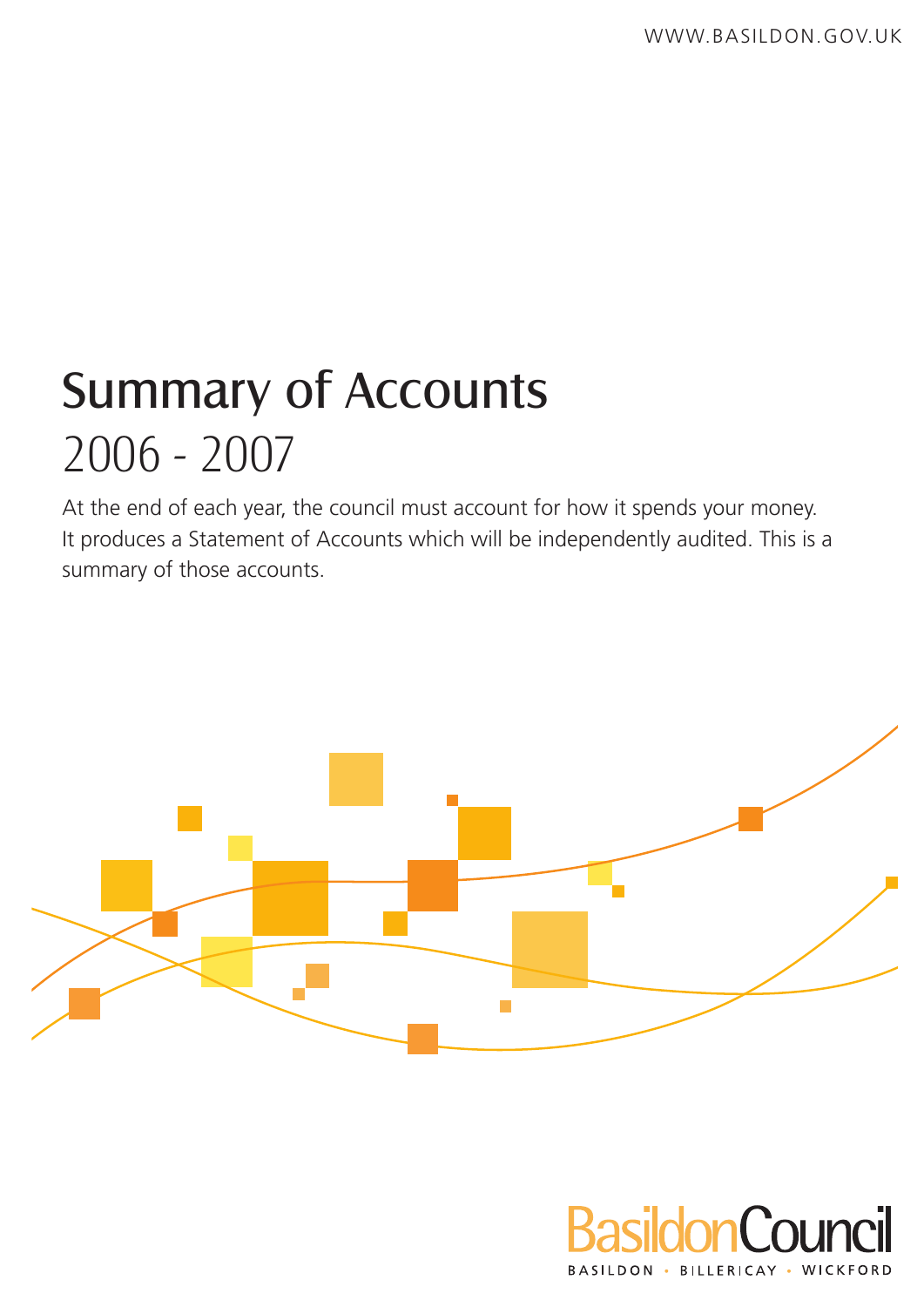# Income and Expenditure account

This account shows the day to day spending, such as salaries, repairs and transport on the full range of services provided by the council.

|                               | £000s  |                                 | £000s   |                         | £000s     |
|-------------------------------|--------|---------------------------------|---------|-------------------------|-----------|
| Leisure & Recreation          | 6,880  | Housing Revenue Account         | (9,474) | Financed by:            |           |
| Refuse & Recycling            | 4,034  | Technical adjustments           |         | Government Grant        | (14, 742) |
| Environmental Health          | 1,457  | (cost of capital, pensions etc) | 8,130   | Council Tax             | (14, 162) |
| Planning                      | 834    | Interest earnings               | (757)   |                         |           |
| Community & Welfare           | 3,115  |                                 |         | <b>Net General Fund</b> |           |
| <b>Street Cleansing</b>       |        | Add:                            |         | cost for the year       | 1,420     |
| & Parking                     | 1.542  | Parish Town Council precepts    | 267     |                         |           |
| Corporate, Democratic         |        | Transfers to reserves           | 3,433   |                         |           |
| & Central Services            | 5.374  |                                 |         |                         |           |
| <b>Other Housing Services</b> | 2,686  |                                 |         |                         |           |
| Other Services                | 2.803  |                                 |         |                         |           |
| Net cost of                   |        | <b>Net Operating</b>            |         |                         |           |
| <b>General Fund services</b>  | 28,725 | Expenditure                     | 30,324  |                         |           |

#### **The cost of your services last year**



#### **Money received from government and council tax payers**

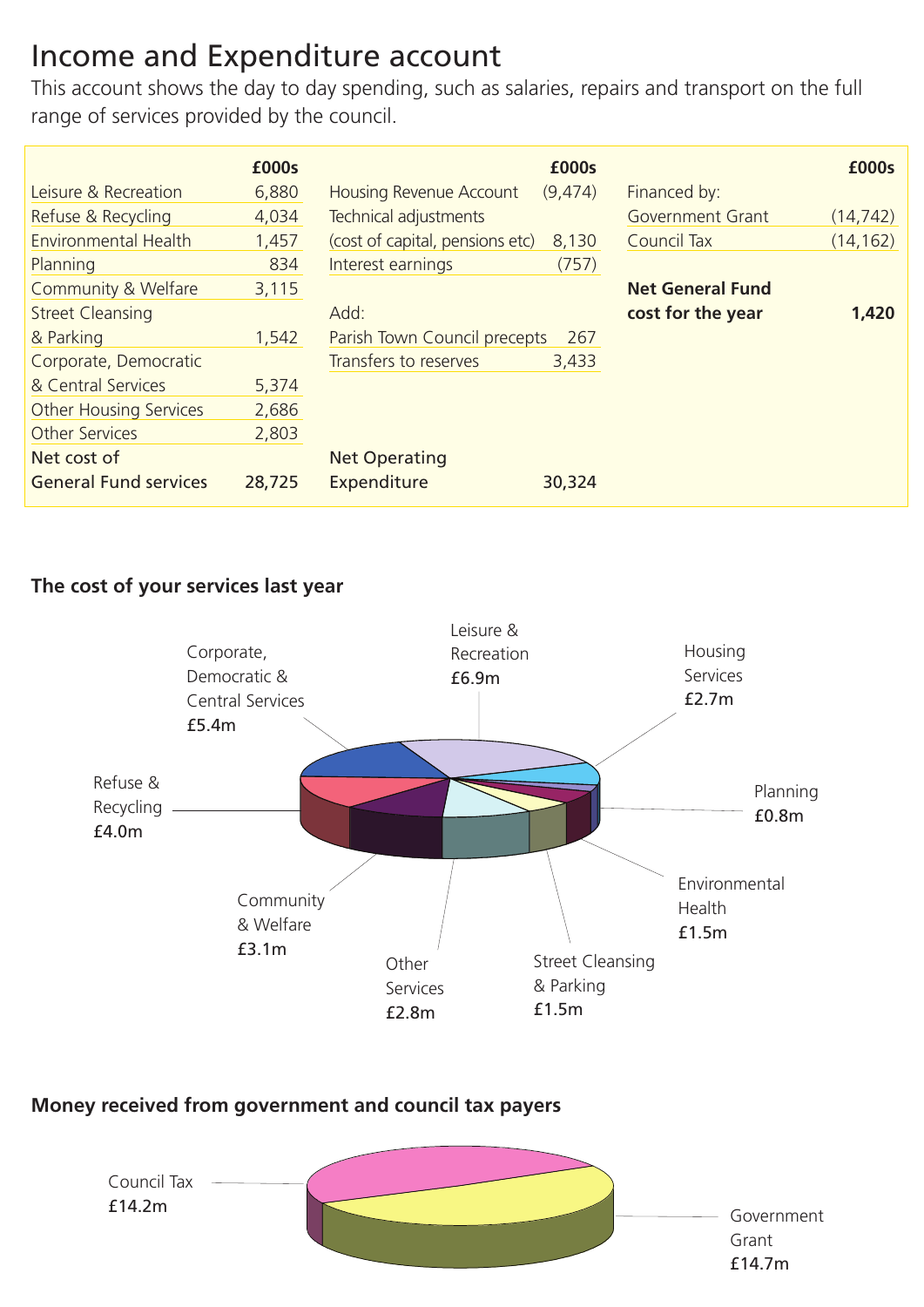## **Capital Expenditure**

Money spent on buying or improving assets:

**£000s**

|                             | ±UUUS |
|-----------------------------|-------|
| <b>General Services</b>     |       |
| Buildings & play areas      | 3.532 |
| Improvements to buildings   |       |
| & open spaces               | 462   |
| Implementing Electronic     |       |
| Government                  | 83    |
| Neighbourhood & town centre |       |
| improvements                | 241   |
| Basildon Renaissance        |       |
| Partnership                 | 417   |
| Vehicles, Plant & Equipment | 976   |
| Other                       | 478   |
| Total                       | 6.189 |
|                             |       |

| £000s |
|-------|
|       |
| 7,603 |
| 1,008 |
| 1,027 |
| 9,638 |
|       |
|       |
| 766   |
| 174   |
|       |
|       |

**Total Capital Expenditure 16,767**

Capital expenditure was financed from the following:

|                              | £000s  |
|------------------------------|--------|
| <b>Borrowing</b>             | 4,526  |
| <b>Major Repairs Reserve</b> | 7,913  |
| Capital receipts             | 1,087  |
| Capital contributions        | 531    |
| Government grant             | 1,687  |
| Revenue contributions        | 47     |
| Leasing                      | 976    |
|                              |        |
| <b>Total Resources</b>       | 16.767 |

### **Council Housing**

(Housing Revenue Account)

The day to day spending on council housing that is paid from rents and government grants. There is no contribution from your council tax.

The council owned 6,616 houses & bungalows, and 4,976 flats at 31 March 2007.

| Income              | £000s     | Expenditure                     | £000s  |                                 | £000s    |
|---------------------|-----------|---------------------------------|--------|---------------------------------|----------|
| Council house rents | (38, 524) | Repairs & maintenance           | 9,365  | Net Cost of HRA Service         | (9, 474) |
| Other income        | (5,086)   | Supervision & management 14,986 |        |                                 |          |
|                     | (43,610)  | Depreciation of Assets          | 9.046  | Interest payable                | 9,668    |
|                     |           | Other costs                     | 739    | Technical adjustments           | (651)    |
|                     |           |                                 | 34,136 |                                 | 9,017    |
|                     |           |                                 |        |                                 |          |
|                     |           |                                 |        | <b>Transfer to HRA reserves</b> | (457)    |